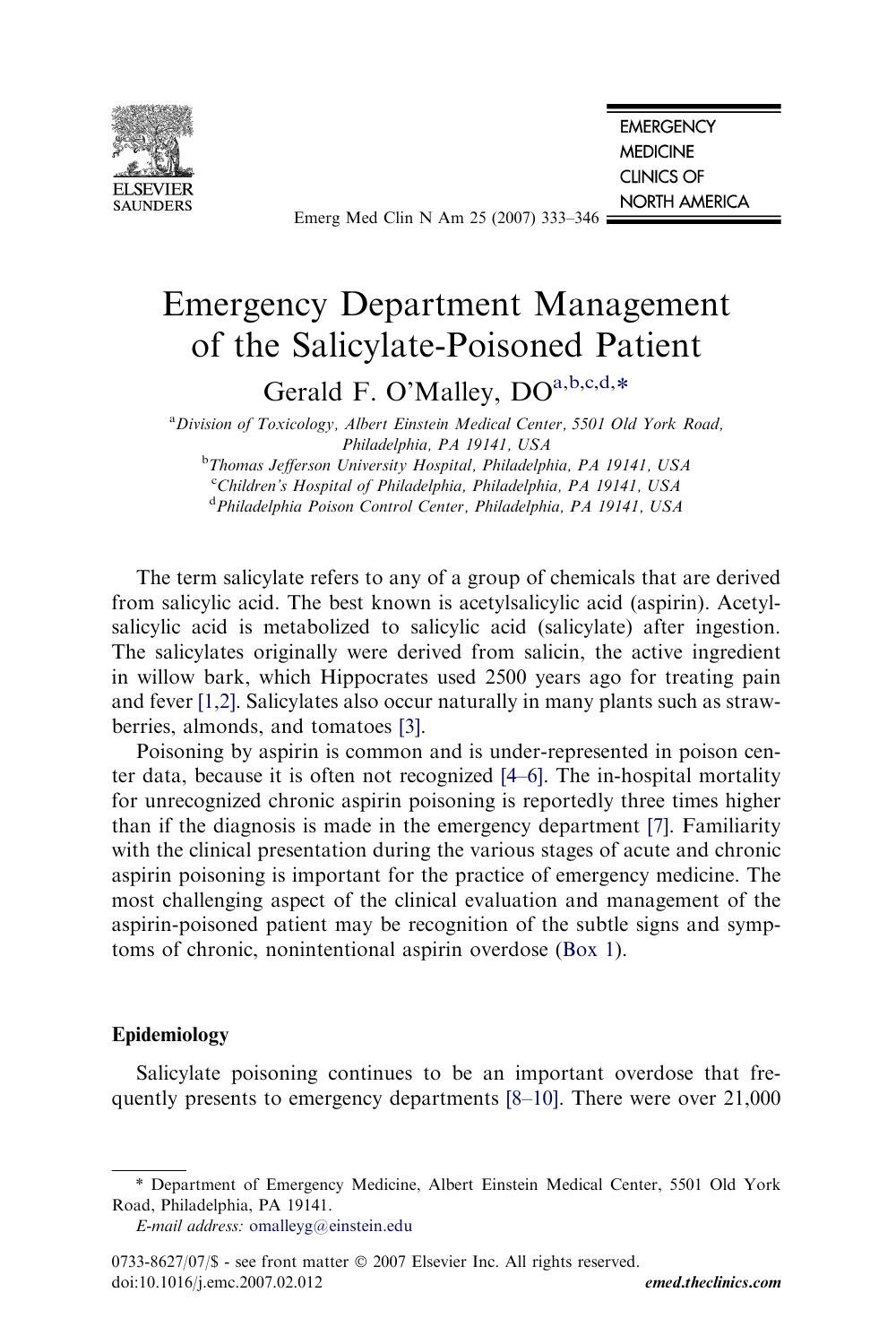# <span id="page-1-0"></span>Box 1. Pitfalls in the emergency department management of salicylate–poisoned patients

Failure to recognize the presence of salicylate toxicity

- Failure to appreciate the presence of continued absorption of salicylate
- Misinterpreting clinical significance of serum salicylate levels, because units of measure were unclear
- Reliance on one or two serum levels of salicylate that may not describe a trend of decreasing total body burden of aspirin clearly
- Misinterpretation of low serum salicylate levels as nontoxic and failure to comprehend the changing acid–base status of the patient
- Waiting until serum salicylate levels are determined before beginning urinary alkalinization
- Accidentally adding bicarbonate to isotonic saline (creating a hypertonic solution) rather than intravenous dextrose/water solutions to alkalinize the urine

Forgetting to add potassium to the urinary alkalinization infusion

Failure to recognize the emergent need for definitive therapy (hemodialysis) on the basis of impending end organ injury ([Box 2\)](#page-9-0).

- Inappropriately or prematurely initiating intubation and mechanical ventilation without hyperventilation and without simultaneous hemodialysis
- Prematurely discharging patients without demonstrating metabolic stability, declining salicylate levels, and the absence of an aspirin bezoar

aspirin and nonaspirin salicylate exposures reported to the United States poison centers in 2004, with 43 deaths and 12,968 patients requiring hospital treatment [\[11\]](#page-10-0). Because poison center data are collected passively, that statistic is certainly an underestimate of the true incidence of salicylate poisoning occur in the United States. One half of the reported exposures (10,786) were categorized as intentional overdoses. The incidence of chronic aspirin poisoning is not known, but it is misdiagnosed frequently [\[12\]](#page-10-0).

In recent years, packaging strategies such as child-resistant packaging and reducing the amount of medication in each package of over-the-counter analgesics have impacted the incidence of poisoning. It is estimated that the use of child-resistant packaging for salicylate-containing medications has resulted in a 34% reduction in the salicylate-related child mortality rate [\[13\]](#page-10-0). In England, Australia, and Ireland, analgesics are packaged and sold in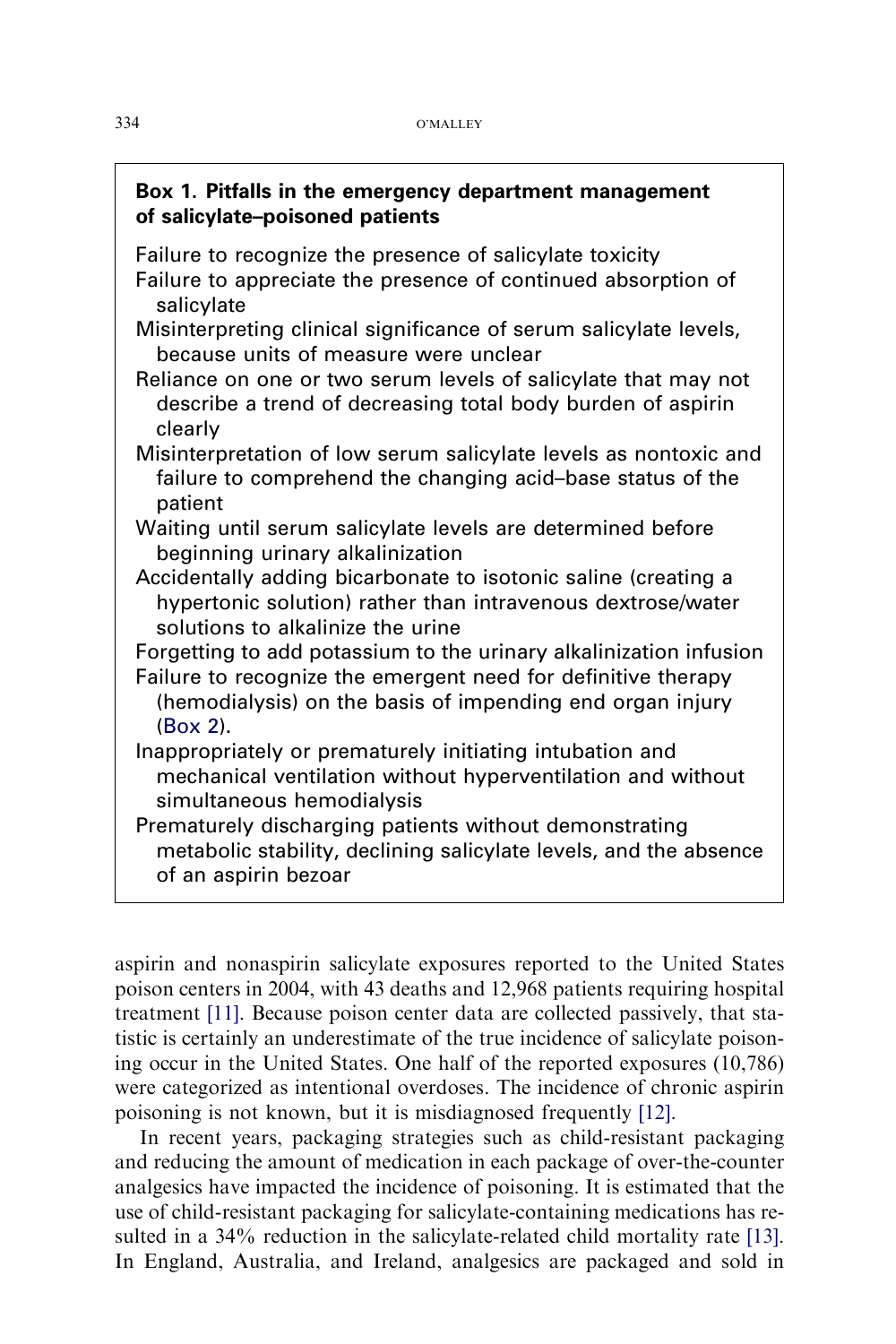small amounts (ie, 4 g of acetaminophen). This has resulted in a  $30\%$ decrease in the number of patients requiring liver transplantation for acetaminophen-induced hepatic failure and a 22% reduction in suicidal deaths from acetaminophen and salicylate [\[14\]](#page-10-0). Large aspirin overdoses were reduced by 39% on average in the countries in which the limited package formulation is required [\[14,15\]](#page-10-0).

#### Pathophysiologic basis for poisoning

Salicylate is a metabolic poison. Understanding the pathophysiology of its metabolic effects can help to understand the clinical manifestations of toxicity. The metabolic derangements induced by salicylate poisoning are multifactorial, but the principal pathophysiologic mechanism in salicylate poisoning is interference with aerobic metabolism by means of uncoupling of mitochondrial oxidative phosphorylation [\[15a,16\]](#page-10-0). This leads to the interruption of a series of enzyme-mediated mitochondrial functions and increased anaerobic metabolism with cellular conversion of pyruvate to lactate and rapid development of lactic acidosis [\[17,18\]](#page-10-0). The inefficiency of anaerobic metabolism results in less energy being used to create ATP and release of the energy created during the metabolism of glucose in the electron transport chain as heat, so salicylate poisoned patients may become febrile [\[19\]](#page-10-0). The absence of fever, however, does not rule out salicylate poisoning.

The acidosis is caused by anaerobic metabolism and the inability to buffer hydrogen ions, which is reflected by the accumulation of lactate. The presence of acetasalicylic acid or salicylate molecules probably contributes little to the acidotic state [\[15a,20\]](#page-10-0).

Interference with oxidative phosphorylation by salicylate also will impact glucose homeostasis negatively by causing glycogen depletion, gluconeogenesis, and catabolism of proteins and free fatty acids, the end result being low serum glucose levels and central nervous system (CNS) hypoglycemia relative to serum glucose levels [\[15a\]](#page-10-0).

#### Absorption and metabolism of salicylate

The pharmacokinetic profile of aspirin is unique and explains the unique characteristics of clinical poisoning. The ionization constant (pKa) of aspirin is 3, which means that at a pH of 3, approximately half of the available chemical is in the ionized state. In an acidic environment like the stomach, more of the drug will be absorbed compared with tissues at a higher pH [\[21\].](#page-11-0) The absorption of aspirin from the stomach can be delayed by the presence of food in the stomach and the formulation of the aspirin, (eg, enteric coating of pills may create concretions and bezoars that limit available surface area for absorption) [\[22\]](#page-11-0). Aspirin is thought to cause spasm of the pyloric sphincter, increasing gastric transit time and prolonging the time that aspirin is in the acidic environment of the stomach, favoring increased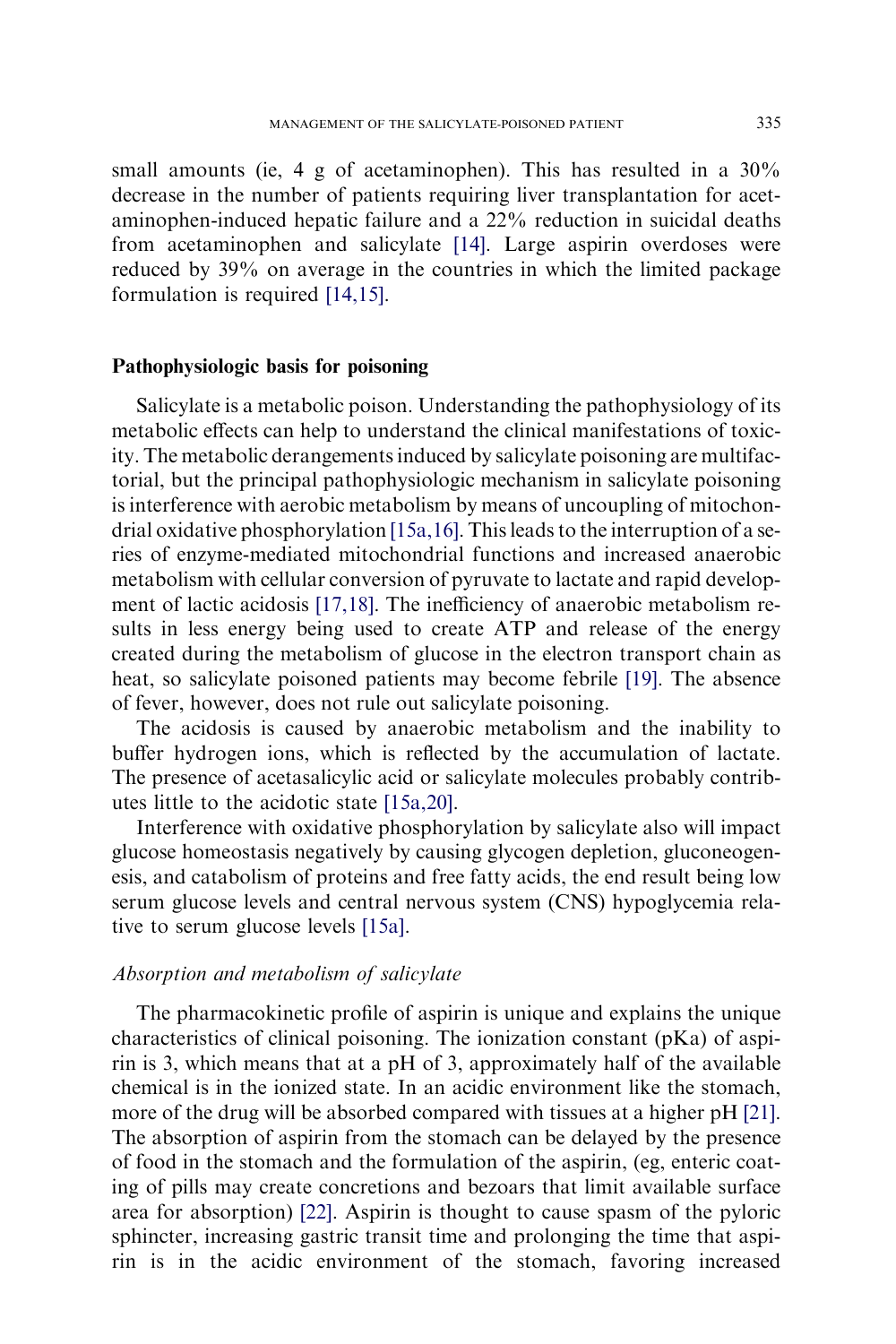absorption [\[21\]](#page-11-0). Salicylates also are absorbed readily in the unionized form from the small intestine [\[23,24\]](#page-11-0).

Dermal salicylate formulations typically do not result in tissue penetration much deeper than 3 to 4 mm in animal studies [\[25,26\]](#page-11-0) and human volunteer experiments [\[27\]](#page-11-0). Methyl salicylate has less dermal absorption than either camphor or menthol, with lower mean plasma levels and shorter elimination half-life than either compound in people [\[28\].](#page-11-0) Significant amounts of salicylate typically are not absorbed through the skin except in select patients, such as children and patients with compromised skin such as burn patients or patients who have severe psoriasis [\[29–31\].](#page-11-0)

In therapeutic doses, the major route of salicylate biotransformation is conjugation with glycine in the liver. A small amount of aspirin is excreted unchanged in the urine [\[15a\].](#page-10-0) In overdose, the liver's ability to metabolize the drug is overwhelmed, and unchanged salicylate excretion through the kidney becomes a much more important elimination route.

## Salicylate–induced acid-base changes

## Respiratory alkalosis

Salicylate toxicity initially will create a pure respiratory alkalosis because of direct stimulatory effects on the respiratory centers of the cerebral medulla. This is characterized in the blood gas by a decrease in the partial pressure of dissolved  $CO<sub>2</sub>$  accompanied by an elevated pH and normal to slightly lower levels of serum  $HCO<sub>3</sub>$  [\[32\]](#page-11-0). There is some controversy as to whether pediatric aspirin poisoned patients demonstrate this phase of acid–base derangement. Pediatric patients may present later in the course of the poisoning, or the centrally mediated hyperventilatory phase of aspirin poisoning may be so subtle in children that it often is missed [\[33–36\]](#page-11-0).

# Mixed acid–base disturbances

As the poisoning progresses and more of the aspirin is absorbed into the serum and is incorporated into the mitochondria, uncoupling oxidative phosphorylation, lactic acid accumulates in the serum, and metabolic compensatory mechanisms are initiated [\[16\].](#page-10-0) Hyperventilation becomes a true compensatory mechanism in addition to the byproduct of central medullary stimulation [\[20\]](#page-10-0). This phase is characterized metabolically by a continued decrease in the  $pCO<sub>2</sub>$ , marked decline in measured  $HCO<sub>3</sub>$  and possibly a decrease in serum pH, depending on the ability of the patient to maintain the respiratory demands of the developing acidosis and to retain bicarbonate in the kidney [\[37\]](#page-11-0). A common error at this stage of the poisoning is to acknowledge that the serum pH is close to 7.4 or slightly higher than 7.4, and assume that the patient is compensating adequately for the acidosis.

# Metabolic acidosis

As the ability to compensate for the acidosis is overwhelmed, pH drops; lactic acid accumulates, and serum bicarbonate is consumed. Patients who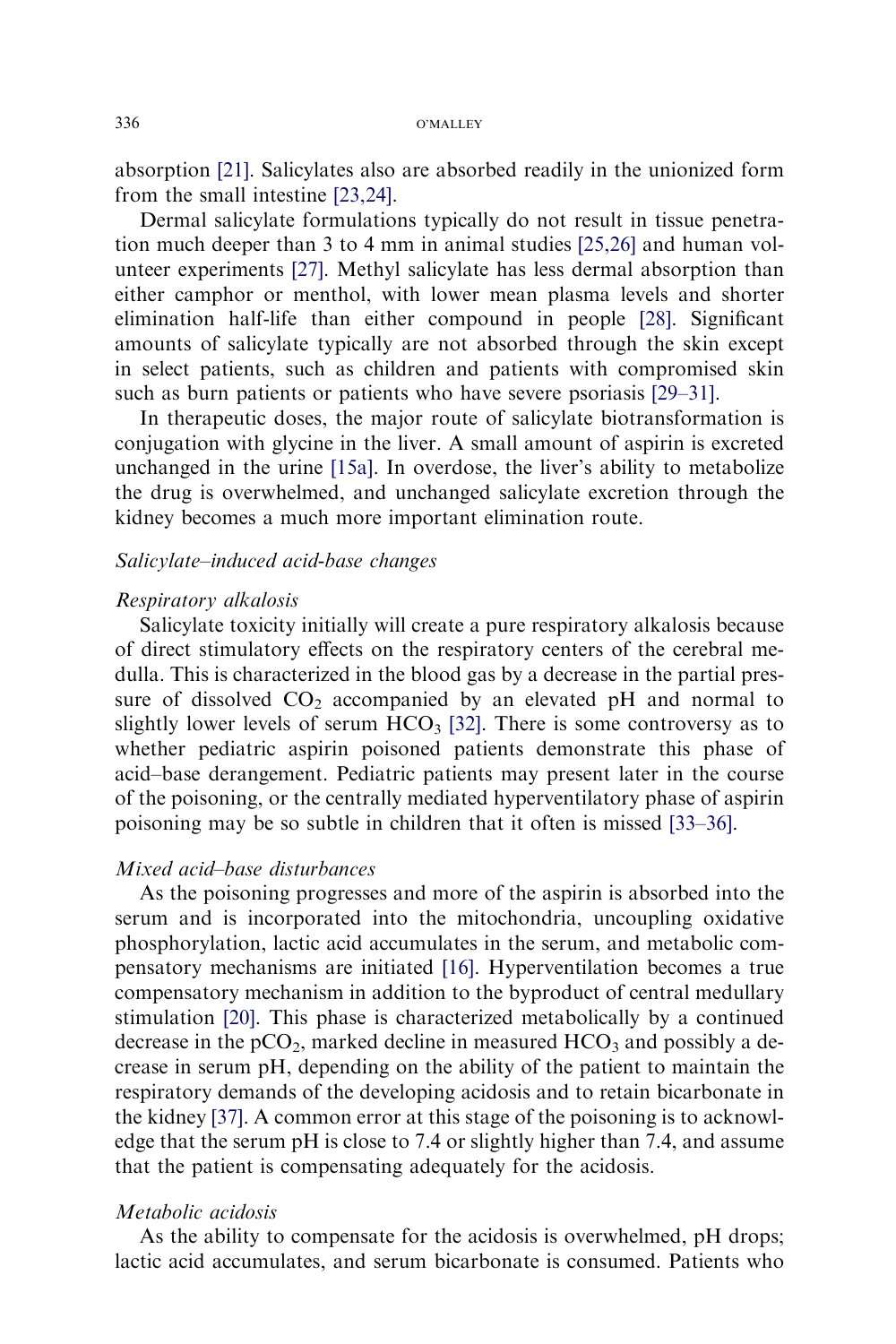reach the stage of aspirin poisoning where pH is less than 7.4 with decreased pCO2 and low serum bicarbonate are dangerously unstable, likely to decompensate hemodynamically and will begin to demonstrate other symptoms of end-organ injury [\[37\]](#page-11-0).

#### Clinical presentation

### Classic salicylism

The triad of salicylate poisoning consists of hyperventilation, tinnitus, and gastrointestinal (GI) irritation [\[38,39\]](#page-11-0). Physicians should remain aware that patients may hyperventilate with a normal respiratory rate by increasing tidal volume (hyperpnea) and should make it a habit to observe respiratory patterns carefully. Ototoxicity is a well-described phenomenon with salicylism, and it is thought to be secondary to interference with chloride channels in the cochlear hair cells that transmit sound waves [\[40,41\]](#page-11-0). The ototoxicity is most noticeable in the range of serum salicylate from 20 to 40 mg/dL [\[40,42\]](#page-11-0). Aspirin, especially enteric-coated formulations, are known to develop concretions and bezoars in the stomach and act as a direct GI irritant leading to nausea, vomiting, and abdominal pain [\[22,43,44\].](#page-11-0)

#### Early presentation

Patients who present early in the course of salicylate poisoning may have modest symptoms, and the hyperventilation may be mistaken for emotional excitation or anxiety. GI irritation may or may not be present, and tinnitus or other symptoms of ototoxicity may be overlooked unless the physician specifically tests for them with direct questioning or confrontational hearing testing. Vital signs may reflect emotional agitation and CNS stimulation with tachycardia, increased work of breathing (increased minute ventilation), and overall autonomic up-regulation. Early in the course of acute poisoning, fever generally will be absent [\[39\]](#page-11-0). Clinical symptoms will be variable if the patient ingested more than one drug, or the ingested aspirin formulation contained a CNS depressant, which might blunt the expected hyperventilation and respiratory alkalosis [\[45\].](#page-11-0)

Laboratory values early in the course of aspirin poisoning will be largely normal or will reflect the direct stimulatory effect of salicylate on the cerebral respiratory center. Serum aspirin levels may be elevated modestly (20 to 40 mg/dL), and blood gas analysis may demonstrate pure respiratory alkalosis with elevated pH and low  $pCO<sub>2</sub>$  with normal or near-normal  $HCO<sub>3</sub>$ [\[39\]](#page-11-0). The decision to determine serum salicylate concentrations is not difficult. Although serum salicylate levels may not be required to screen every asymptomatic overdose, liberal use of the laboratory to make the diagnosis and follow resuscitative efforts is advisable [\[46–48\]](#page-11-0).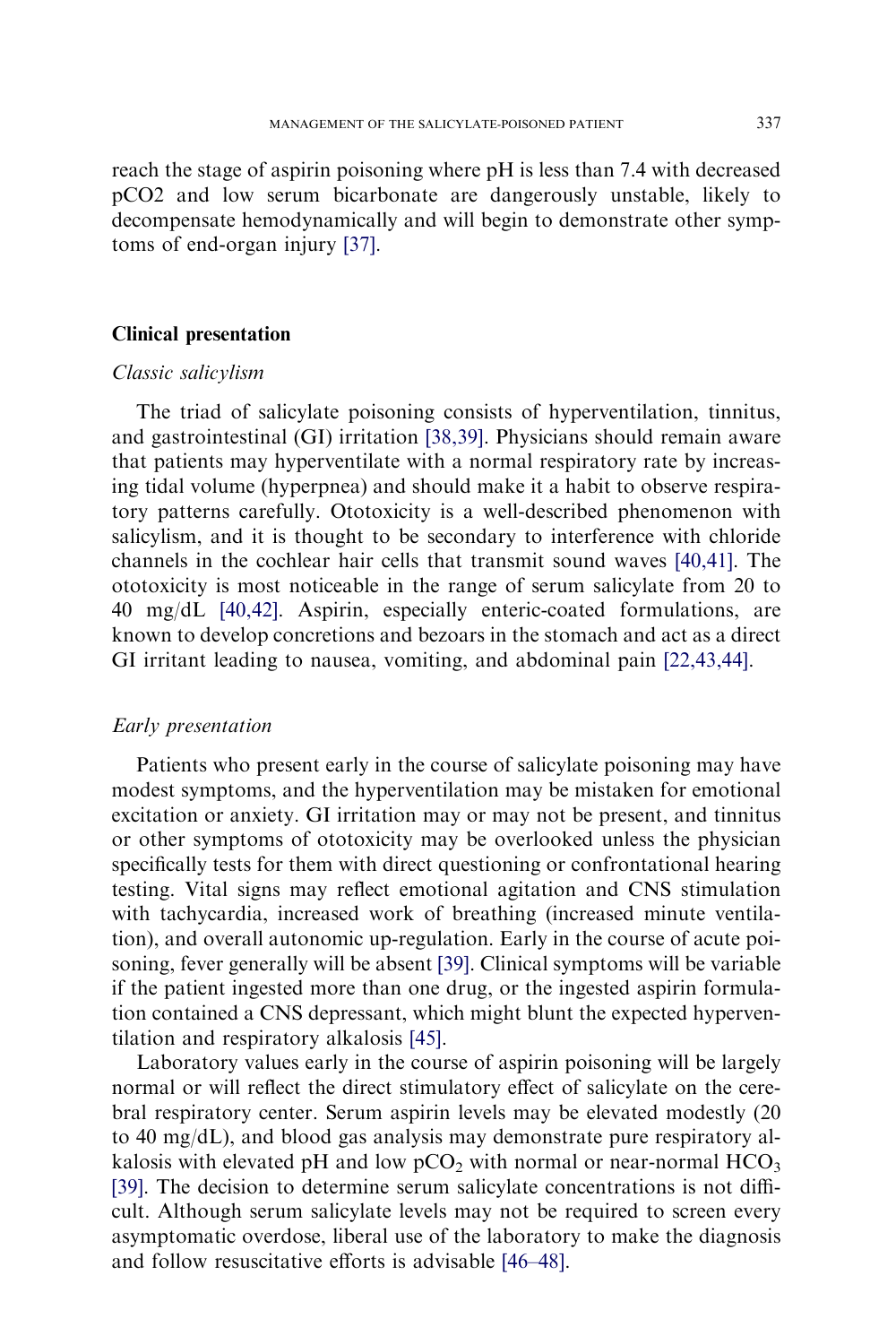#### Late presentation

As salicylate enters the mitochondria, dramatic changes in vital signs and clinical stability occur. Serum salicylate levels alone are not adequate to accurately assess and follow seriously poisoned patients [\[49\]](#page-12-0). Serum salicylate levels do not reflect the total body burden of salicylate, and so to evaluate the rapidly changing acid base status of an aspirin poisoned patient, serial salicylate levels should be accompanied by serial blood gas analysis [\[5\]](#page-10-0). Patients who present in the late phases of salicylate toxicity often are misdiagnosed as sepsis [\[50\],](#page-12-0) myocardial infarction [\[51\],](#page-12-0) or as agitated or otherwise psychiatrically disturbed [\[43,52,53\].](#page-11-0)

### Death from salicylism

The progression to death from salicylate poisoning is particularly tumultuous. The toxic effects of the salicylate molecule on mitochondrial function and subsequent basement membrane leakage overwhelm the compensatory capacity of the organism. This leads to marked metabolic acidosis with development of pulmonary and cerebral edema. Myocardial depression and hypotension secondary to the acidosis and volume deficit occur, and CNS depression with seizures secondary to hypoxia, hypoglycemia, and direct CNS toxicity often precedes cardiopulmonary arrest [\[54\].](#page-12-0)

In one study, nearly half (45%) of the patients who died from salicylate poisoning arrived at the emergency department alert and deteriorated while there [\[55\].](#page-12-0) In another study, 39% of the patients who had severe salicylate poisoning requiring ICU management arrived alert with minimal symptoms [\[56\].](#page-12-0) Mean postmortem salicylate serum levels on 16 patients who presented dead on arrival after aspirin overdose were 51 mg/dL (range 17 to 101 mg/dL) [\[55\].](#page-12-0) Postmortem examination of salicylate-poisoned patients demonstrated several unique findings including myocardial necrosis suggestive of toxic myocarditis [\[57\],](#page-12-0) pulmonary congestion, hemorrhagic gastritis with unabsorbed salicylate and GI ulceration, cerebral edema, and paratonia (extreme muscle rigidity) [\[55,56\].](#page-12-0)

### Emergency department evaluation of the salicylate-poisoned patient

#### Done nomogram

The aspirin nomogram, commonly referred to as the Done nomogram, after its creator Done [\[58,59\]](#page-12-0), was first published in 1960. Data from pediatric patients who ingested a one-time dose of aspirin were plotted over time to create an instrument to predict toxicity. Several important limitations exist with regards to the development of the Done nomogram that limit its generalizability, including the fact that patients who had polydrug ingestion were included in the analysis, making the clinical correlation difficult to interpret. In addition, the nomogram assumed an elimination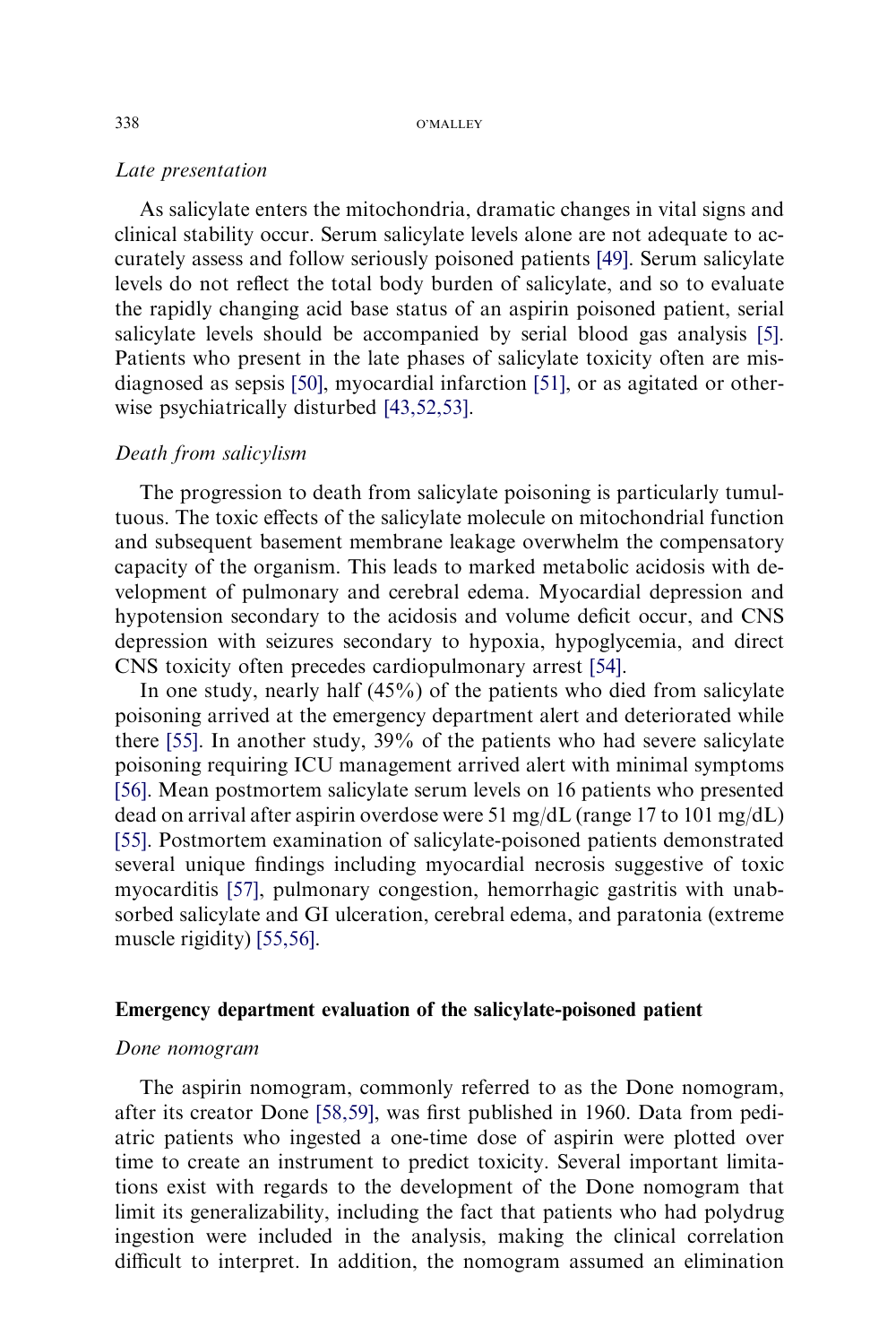half-life of 20 hours in all patients and did not allow for the change from first-order to zero-order elimination kinetics that occurs when serum levels exceed the elimination enzyme systems [\[60\]](#page-12-0). Although innovative and often accurate for the intended (pediatric) population, the Done nomogram has been demonstrated to have very limited applicability and usefulness for most aspirin-poisoned patients, and its routine use is discouraged [\[49\]](#page-12-0).

# Laboratory evaluation

Physicians should make liberal use of blood tests in the evaluation of potentially aspirin-poisoned patients. Different clinical laboratories may report salicylate levels in different units of measure  $(mg/dL)$  versus mmol/L). Clinicians should maintain consistent use of the respective units of measure to avoid confusion. Seriously aspirin-poisoned patients may display symptoms that allow an astute practitioner to perform comparative serial examinations and assess developing toxicity. Accurate recognition of worsening signs of toxicity, however, is an inexact science with uncertain sensitivity and specificity, especially in the event of polypharmaceutical ingestion or pediatric patients [\[45,61–63\].](#page-11-0) Serum salicylate levels frequently do not reflect the severity of the poisoning. Depending on the time since ingestion, presence of food in the stomach, coingestants, and presence of concretions, among other variables, symptoms may or may not correlate with serum salicylate levels. Symptomatic patients suspected of aspirin ingestion or salicylate poisoning should have serial aspirin levels and blood gas analysis performed until a clear trend toward decreasing (not plateau or modestly increasing) levels and metabolic stability as described by the blood gas is present.

Radiographic evaluation of the aspirin poisoned patient is rarely helpful, except for seriously ill patients who may have pulmonary edema or patients who have altered mental status that might require CT scanning of the head to eliminate the possibility of an alternative cause for a changed level of consciousness. Large bezoars of ingested enteric-coated aspirin tablets may or may not be visible on a radiograph, and the absence of opacity on an abdominal radiograph is not adequate to rule out the presence of a large amount of salicylate in the gut [\[64\]](#page-12-0).

# Treatment of the salicylate-poisoned patient

#### Resuscitation

Depending on the acuity of the poisoning and the presence of end-organ injury and hemodynamic instability, patients may require early, aggressive resuscitation and treatment. Most patients who have consequential aspirin overdose will be somewhat volume deficient because of fluid losses caused by increased respiration, fever, and metabolic activity [\[15a\]](#page-10-0). Volume resuscitation with alkalinized intravenous fluids is reasonable and advisable and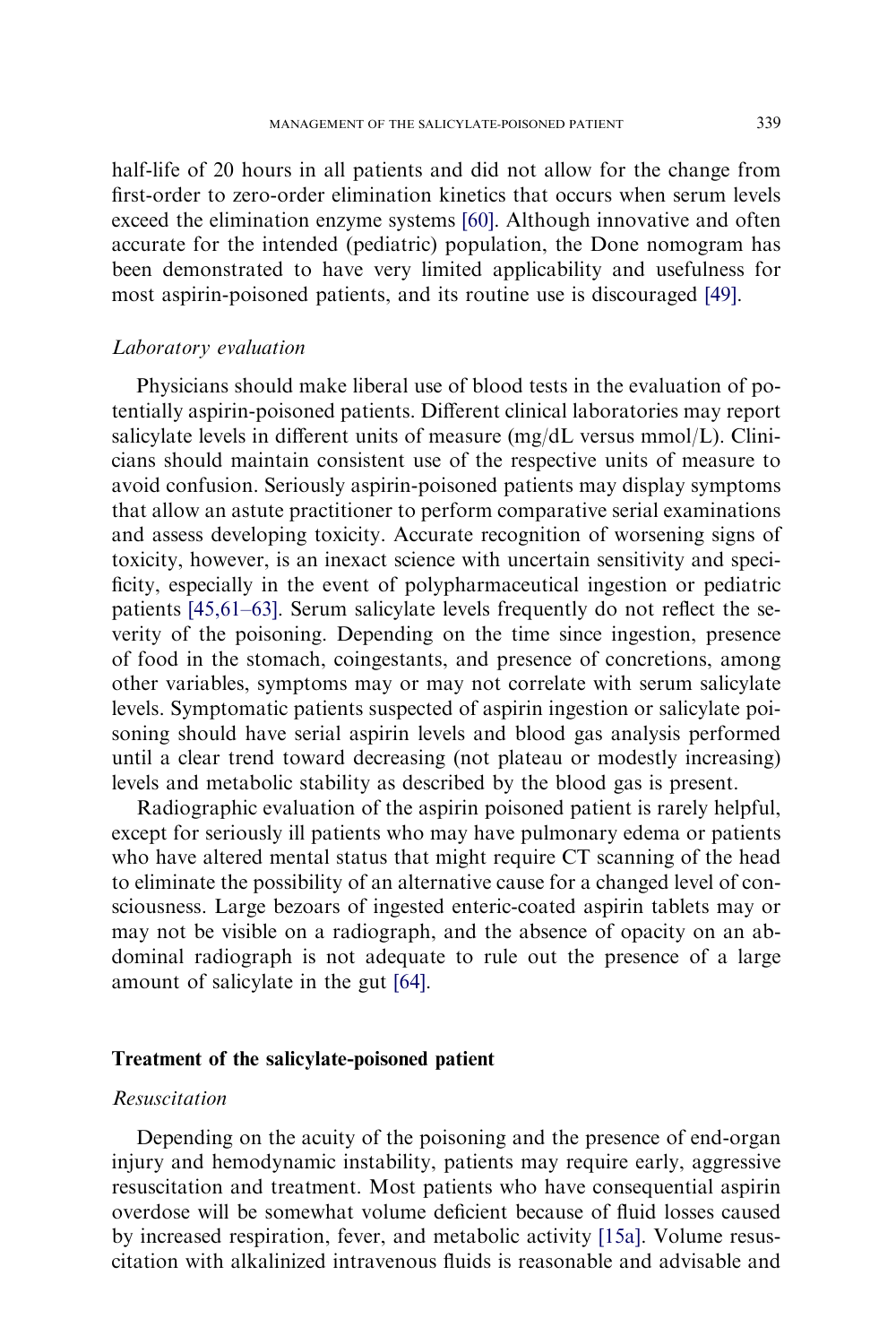#### 340 O'MALLEY

should be initiated early in the course of the patient's treatment so that valuable time is not lost waiting for laboratory confirmation of elevated salicylate levels [\[65\].](#page-12-0) Begin by placing a sufficient volume of sodium bicarbonate (three ampules  $NaHCO<sub>3</sub>$  with 44 mEq Na+/ampule) into a liter of a glucose-containing hypotonic solution, such as 5% dextrose and water and infusing at 2 to 3 mL/kg per hour to promote brisk urine output. A total of 40 mEq of KCl per liter should be added to prevent hypokalemia.

Salicylate-poisoned patients who require advanced airway management are particularly challenging. Salicylate-intoxicated patients who have depressed mental status from the salicylate-induced cerebral hypoglycemia or acidosis or coingestants who require endotracheal intubation and mechanical ventilation pose a clinical no-win situation for emergency physicians, because positive pressure ventilation simply cannot maintain the respiratory rate and metabolic demands of seriously salicylate-poisoned patients. Hemodynamic instability and worsening of acid–base status will almost definitely be the consequence [\[66\].](#page-12-0) Patients who require endotracheal intubation for airway protection and maintenance almost always should be hemodialyzed simultaneously to remove salicylate and the accumulated organic acids. Careful attention to maintaining a favorable acid–base status through the judicious manipulation of ventilator settings should occur so as not to allow hypoventilation and the accumulation of  $CO<sub>2</sub>$ .

#### Gastric decontamination

The unique characteristics of aspirin in the stomach make gastric decontamination particularly problematic. Gastric irritation, induction of nausea, and decreased mental alertness all combine to put the salicylate-poisoned patient at substantial risk for vomiting and aspiration from any attempt at GI decontamination. Clinicians must weigh the very real risk of aspiration versus the possible benefits from any method of gastric decontamination.

Activated charcoal has been demonstrated to be effective in decreasing the area under the curve for absorbed aspirin, and it is the most widely used method of gastric decontamination for salicylate-poisoned patients [\[67,68\].](#page-12-0) Multidose activated charcoal similarly has been shown to reduce absorption of aspirin and results in decreased serum levels, but this has not translated into an improved morbidity or mortality rate [\[69\].](#page-12-0) Given that multiple doses of activated charcoal are quite safe and generally well tolerated and seem to result in lower total body burden of aspirin, it is reasonable to recommend 25 g of activated charcoal without sorbitol given orally every 3 hours while the patient is being monitored with serial aspirin and blood gas measurements. Before each 25 g dose of activated charcoal, bowel sounds should be checked, and if absent, the activated charcoal should not be withheld.

Whole-bowel irrigation is not recommended in aspirin-poisoned patients, because there are very little data to support its use in salicylate poisoning.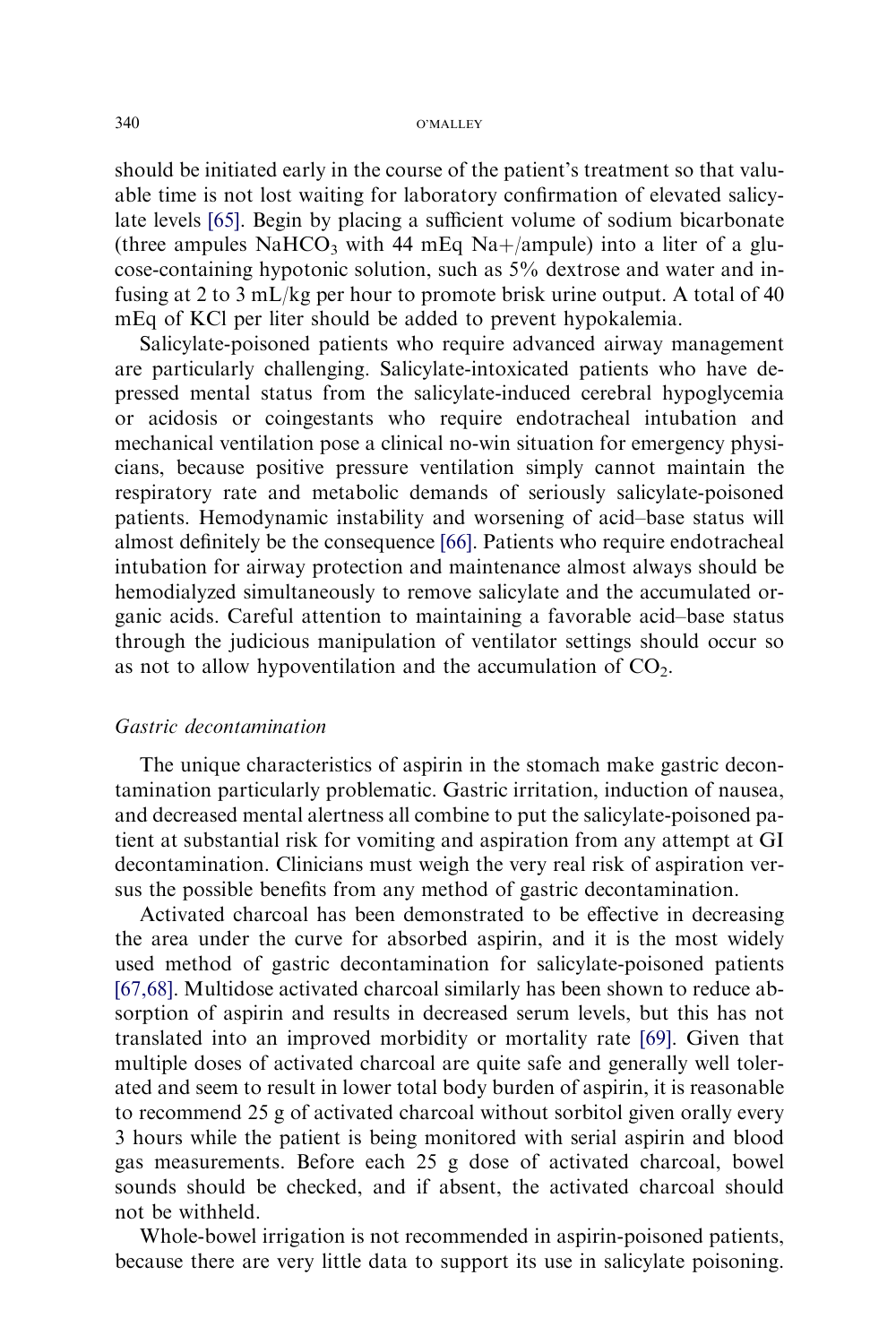What data do exist do not demonstrate an improved outcome [\[70,71\].](#page-12-0) Whole-bowel irrigation with balanced electrolyte solutions decreases gut transit time but may increase total surface area available for absorption and possibly lead to increased serum levels of aspirin. It is universally poorly tolerated and difficult to perform [\[70,71\]](#page-12-0).

Gastric lavage largely has been abandoned in the management of poisoned patients with the possible exception of overdose with a life-threatening drug and early presentation of the patient in the course of the poisoning [\[72–74\]](#page-13-0). Serious aspirin poisoning is certainly a life threat and given the unique potential of enteric-coated aspirin to form concretions and remain in the stomach due to pylorospasm [\[22\]](#page-11-0), it is reasonable to consider gastric lavage with a large-bore endogastric tube (36 French or larger) if substantial salicylate poisoning is suspected, and there is no likelihood of airway compromise [\[74–76\]](#page-13-0).

# Enhanced elimination

Restoring intravascular volume and alkalinization of the serum and urine is an important first-line treatment for acetasalicylic acid toxicity. Bicarbonate diuresis is the mainstay and first-line treatment for aspirin toxicity, and it should be initiated early in every case of moderate salicylate poisoning [\[65\].](#page-12-0) The (pKa) is a logarithmic function, so a small change in urine pH will have a disproportionately larger effect on salicylate clearance, so theoretically elimination of salicylic acid is increased substantially in alkaline urine [\[77\]](#page-13-0). The most practical method of creating an isotonic alkaline solution in the emergency department is to add sodium bicarbonate to 5% dextrose in water. In general, one 50 mL ampule of 40% sodium bicarbonate should contain 43 mEq of sodium. By putting three ampules (150 mL total volume) of sodium bicarbonate into one liter of D5W, the resulting solution should have 132 mEq of sodium, which is essentially 0.9% (normal) saline [\[15a\].](#page-10-0) A total of 40 mEq of KCl per liter should be added to prevent hypokalemia. This solution should be infused rapidly at a rate of at least 2 to 3 mL/kg/hour to maintain a brisk urine output of 1 to 2 mL/kg/hr. The enhanced excretion of salicylate requires not just raising the pH of the urine, but also increasing the glomerular filtration rate [\[65\].](#page-12-0)

The development of cerebral or pulmonary edema following salicylate poisoning is an important consideration, but a concern for possibly causing these complications should not lead to inadequate or inefficient urinary alkalinization or intravascular volume restoration. Patients who develop worsening respiratory function with increased work of breathing and hypoxia consistent with pulmonary edema or who develop altered or decreased mental status consistent with cerebral edema should have their hydration and urinary alkalinization interrupted and be evaluated immediately for definitive treatment (hemodialysis).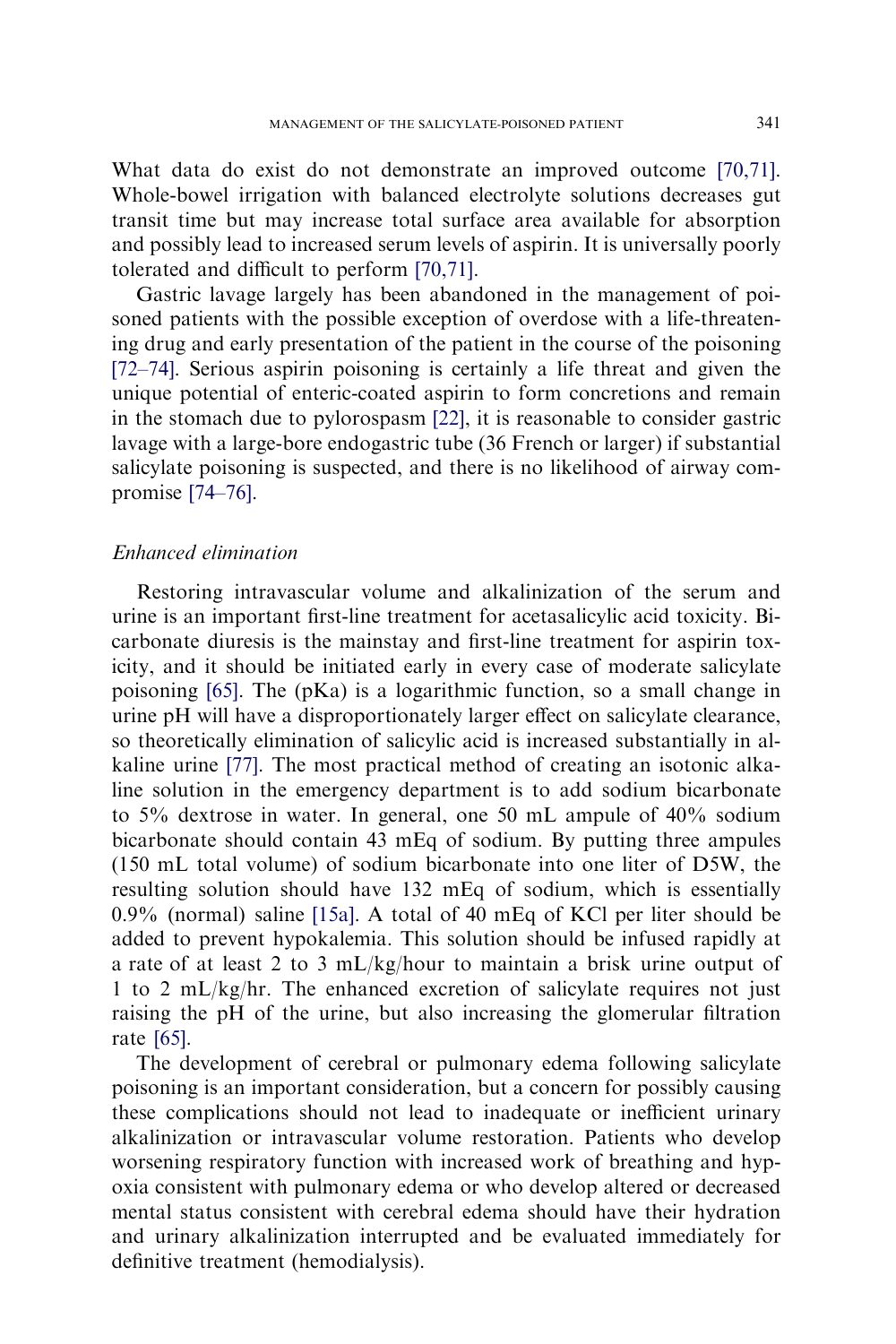# <span id="page-9-0"></span>Box 2. Indications for hemodialysis in salicylate—poisoned patients

Severe acidosis or hypotension refractory to optimal supportive care (regardless of absolute serum aspirin concentration) Evidence of end-organ injury (ie, seizures, rhabdomyolysis, pulmonary edema) Renal failure High serum aspirin concentration (>100 mg/dL) despite relatively stable metabolic picture Consider for patients who require endotracheal intubation unless that indication for mechanical ventilation is respiratory depression secondary to a coingestant.

Potassium replacement long has been an important aspect of urinary alkalinization despite a paucity of clinical evidence to support the routine practice [\[15a\]](#page-10-0). Chronic potassium depletion causes increased reabsorption of bicarbonate in the proximal renal tubules and difficulty achieving an alkaline urine. The effects of acute potassium depletion on urinary excretion of bicarbonate are uncertain [\[78\]](#page-13-0). It seems reasonable to infuse potassium and NaHCO3 simultaneously, especially in patients who are already hypokalemic. Urinary alkalinization should be delayed while attempts are made to replace the serum potassium [\[15a\].](#page-10-0)

Hemodialysis is the definitive treatment to prevent and treat salicylateinduced end-organ injury [\[79\].](#page-13-0) Indications for dialysis are listed in Box 2. Hemodialysis will remove aspirin in the serum and lactate efficiently [\[80\]](#page-13-0). Patients may have metabolized their aspirin and have a low measured serum concentration of salicylate, but they still may benefit from hemodialysis to remove the byproducts of mitochondrial poisoning. Charcoal hemoperfusion is not practical in most circumstances [\[81\]](#page-13-0), and hemodialysis has become the preferred method of enhanced elimination of excess serum salicylate.

# **Summary**

Aspirin carries both significant adverse effects in therapeutic doses and a substantial risk in overdose, for which there is no antidote. Its risk-benefit profile is probably the poorest of all analgesics currently available over the counter; this is reflected in current trends in analgesic use and overdose figures [\[8\]](#page-10-0) Emergency physicians must have a healthy respect for the erratic and unpredictable absorption and elimination kinetics of aspirin, the devastating physiologic effects of aspirin overdose and the subtle manifestations,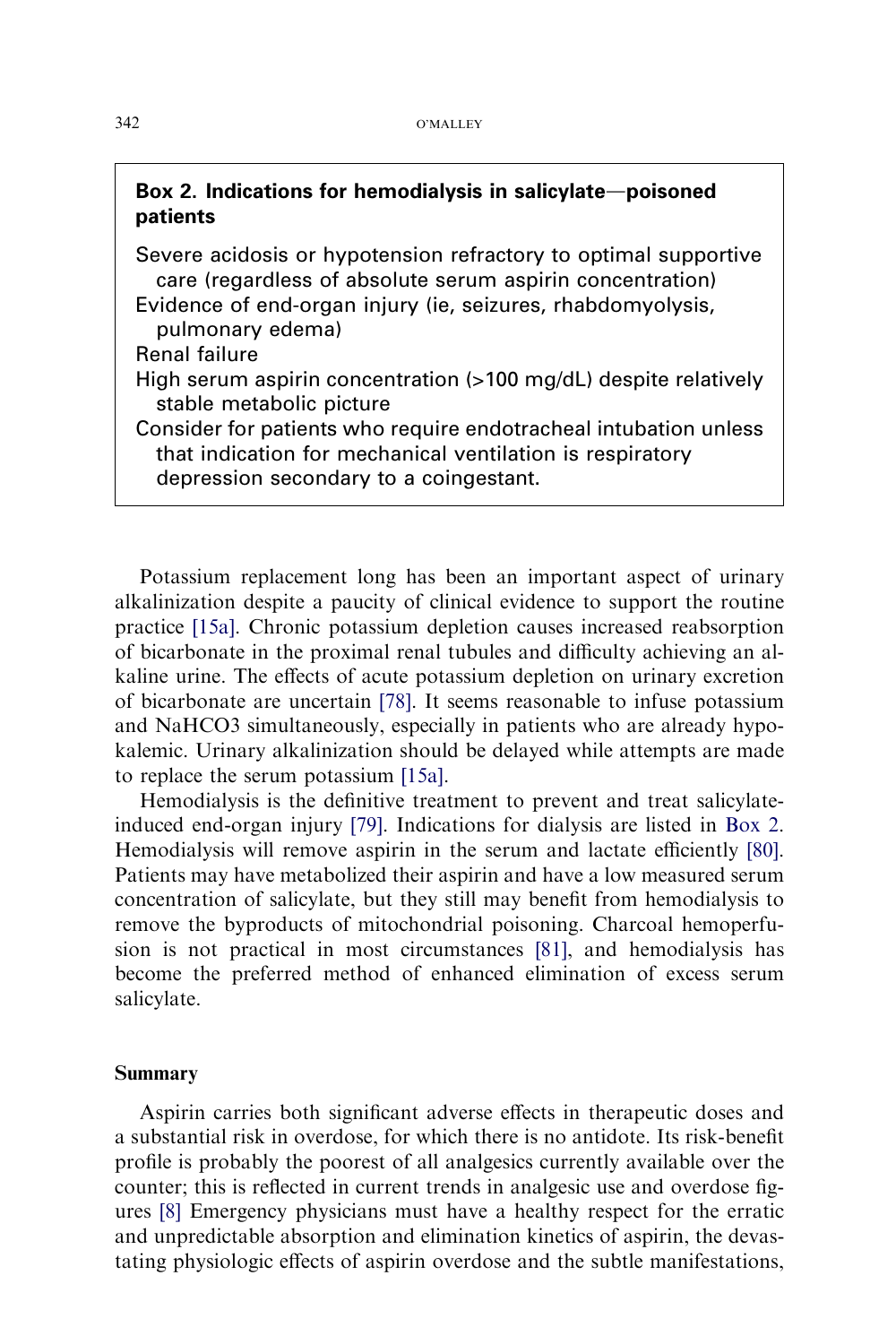<span id="page-10-0"></span>presentation, and increased mortality of chronic aspirin toxicity. Consultation with the regional poison control center is advised to assist with the management and follow-up of all poisoned patients.

# **References**

- [1] Hedner T, Everts B. The early clinical history of salicylates in rheumatology and pain. Clin Rheumatol 1998;17(1):17–25.
- [2] Mueller RL, Scheidt S. History of drugs for thrombotic disease. Discovery, development, and directions for the future. Circulation 1994;89(1):432–49.
- [3] Hare LG, Woodside JV, Young IS. Dietary salicylates. Journal of Clinical Pathology 2003; 56:649–50.
- [4] Fink CW. Acute versus chronic salicylate poisoning. Pediatrics 1983;71(5):862–3.
- [5] Flomenbaum N. Salicylates. In: Goldfrank LR, Flomenbaum N, Lewin N, editors. Goldfrank's toxicologic emergencies. 7th edition. New York: McGraw-Hill Medical Publishing Division; 2003. p. 513.
- [6] Vivian AS, Goldberg IB. Recognizing chronic salicylate intoxication in the elderly. Geriatrics 1982;37(11):91–7.
- [7] Anderson RJ, Potts DE, Gabow PA, et al. Unrecognized adult salicylate intoxication. Ann Intern Med 1976;85(6):745–8.
- [8] Jones A. Over-the-counter analgesics: a toxicologic perspective. Am J Ther 2002;9(3): 245–57.
- [9] Pirmohamed M, James S, Meakin S, et al. Adverse drug reactions as cause of admission to hospital: prospective analysis of 18,820 patients. BMJ 2004;329(7456):15–9.
- [10] WazaifyM, Kennedy S, Hughes CM, et al. Prevalence of over-the-counter drug-related overdoses at accident and emergency departments in Northern Ireland—a retrospective evaluation. J Clin Pharm Ther 2005;30(1):39–44.
- [11] Watson WA, Litovitz TL, Rodgers GC Jr, et al. 2004 Annual report of the American Association of Poison Control Centers Toxic Exposure Surveillance System. Am J Emerg Med 2005;23(5):589–666.
- [12] Gittelman DK. Chronic salicylate intoxication. South Med J 1993;86(6):683–5.
- [13] Rodgers GB. The effectiveness of child-resistant packaging for aspirin. Arch Pediatr Adolesc Med 2002;156(9):929–33.
- [14] Hawton K, Simkins S, Decks J, et al. UK legislation on analgesic packs: before-and-after study of long-term effect on poisonings. BMJ 2004;329(7474):1076.
- [15] Sheen CL, Dillon JF, Bateman DN, et al. Paracetamol pack size restriction: the impact on paracetamol poisoning and the over-the-counter supply of paracetamol, aspirin, and ibuprofen. Pharmacoepidemiol Drug Saf 2002;11(4):329–31.
- [15a] Yip L, Dart RC, Gabrow PA. Concepts and controversies in salicylate toxicity. Emerg Med Clin N Am 1994;12(2):351–64.
- [16] Petrescu I, Tarba C. Uncoupling effects of diclofenac and aspirin in the perfused liver and isolated hepatic mitochondria of rat. Biochim Biophys Acta 1997;1318(3):385–94.
- [17] Krause DS, Wolf BA, Shaw LM. Acute aspirin overdose: mechanisms of toxicity. Ther Drug Monit 1992;14(6):441–51.
- [18] Temple AR. Pathophysiology of aspirin overdosage toxicity, with implications for management [review]. Pediatrics 1978;62(5 Pt 2 Suppl):873–6.
- [19] Leatherman JW, Schmitz PG. Fever, hyperdynamic shock, and multiple-system organ failure. A pseudo-sepsis syndrome associated with chronic salicylate intoxication. Chest 1991; 100(5):1391–6.
- [20] Schwartz R, Landy G. Organic acid excretion in salicylate intoxication. J Pediatr 1965;66: 658–66.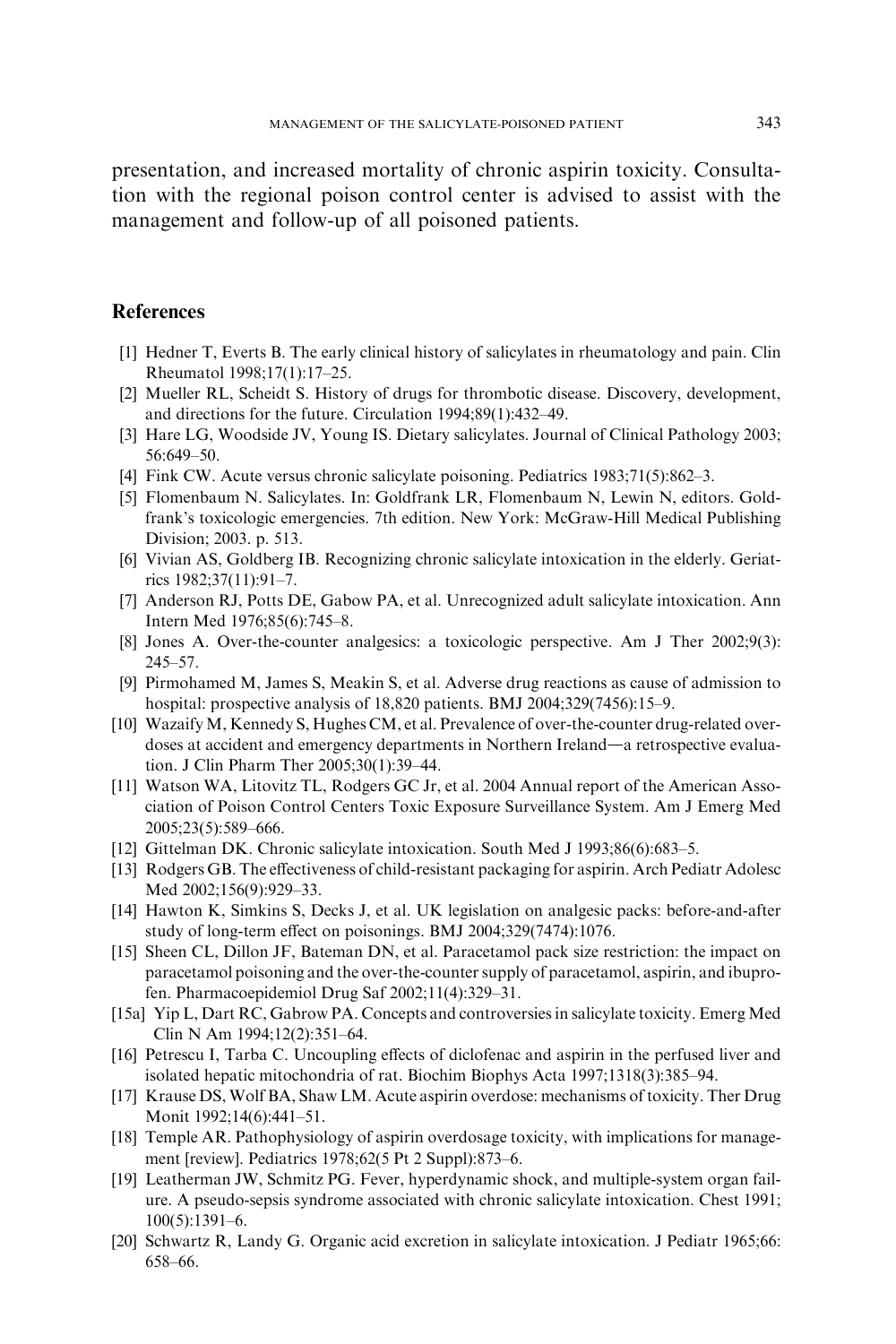#### <span id="page-11-0"></span>344 O'MALLEY

- [21] Hill JB. Salicylate intoxication. N Engl J Med 1973;288:1110–3.
- [22] Rivera W, Kleinschmidt KC, Velez LI, et al. Delayed salicylate toxicity at 35 hours without early manifestations following a single salicylate ingestion. Ann Pharmacother 2004;38(7–8): 1186–8.
- [23] Myers B, Evans DN, Rhodes J, et al. Metabolism and urinary excretion of 5-amino salicylic acid in healthy volunteers when given intravenously or released for absorption at different sites in the gastrointestinal tract. Gut 1987;28:196–200.
- [24] Schanker LS, Tocco DJ, Brodie BB, et al. Absorption of drugs from the rat small intestine. J Pharmacol Exp Ther 1958;123(1):81–8.
- [25] Singh P, Roberts MS. Dermal and underlying tissue pharmacokinetics of salicylic acid after topical application. J Pharmacokinet Biopharm 1993;21(4):368–70.
- [26] Singh P, Roberts MS. Skin permeability and local tissue concentrations of nonsteroidal antiinflammatory drugs after topical application. J Pharmacol Exp Ther 1994;268(1):144–51.
- [27] Cross SE, Anderson C, Roberts MS. Topical penetration of commercial salicylate esters and salts using human isolated skin and clinical microdialysis studies. Br J Clin Pharmacol 1998; 46(1):29–35.
- [28] Martin D, Valdez J, Boren J, et al. Dermal absorption of camphor, menthol, and methyl salicylate in humans. J Clin Pharmacol 2004;44:1151–7.
- [29] Bell AJ, Duggin G. Acute methyl salicylate toxicity complicating herbal skin treatment for psoriasis. Emerg Med (Fremantle) 2002;14(2):188–90.
- [30] Lebwohl M. The role of salicylic acid in the treatment of psoriasis. Int J Dermatol 1999;38(1): 20–2.
- [31] Taylor JR, Halprin KM. Percutaneous absorption of salicylic acid. Arch Dermatol 1975; 111(6):740–3.
- [32] Martin L. All you really need to interpret arterial blood gases. 2nd edition. Philadelphia: Lippincott, Williams and Wilkins; 1999.
- [33] Chrichton JU, Elliott GB. Salicylate—a dangerous drug in infancy and childhood. Can Med Assoc J 1960;83:1144.
- [34] Done AK. Treatment of salicylate poisoning: review of personal and published experiences. Clin Toxicol 1968;1:451.
- [35] Gaudreault P, Temple AR, Lovejoy FH. The relative severity of acute versus chronic salicylate poisoning in children: a clinical comparison. Pediatrics 1982;70:567–8.
- [36] Jepsen F, Ryan M. Poisoning in children. Current Paediatrics 2005;15(7):563–8.
- [37] Wrathall G, Sinclair R, Moore A, et al. Three case reports of the use of haemodiafiltration in the treatment of salicylate overdose. Hum Exp Toxicol 2001;20(9):491–5.
- [38] Grabe DW, Manley HJ, Kim JS, et al. Respiratory distress caused by salicylism confirmed by lung biopsy. Clin Drug Investig 1999;17(1):79–81.
- [39] Proudfoot AT. Toxicity of salicylates. Am J Med 1983;75(Suppl):100–2.
- [40] Cazals Y. Auditory sensori-neural alterations induced by salicylate. Prog Neurobiol 2000; 62(6):583–631.
- [41] Wecker H, Laubert A. Reversible hearing loss in acute salicylate intoxication. HNO 2004; 52(4):347–51.
- [42] Mongan E, Kelly P, Nies K, et al. Tinnitus as an indication of therapeutic serum salicylate levels. JAMA 1973;226(2):142–5.
- [43] Taylor JR, Streetman, DS, Castle SS. Medication bezoars: a literature review and report of a case. Ann Pharmacother 1998;32(9):940–6.
- [44] Stack PE, Thomas E. Pharmacobezoar: an evolving new entity. Dig Dis 1995;13(6):356–64.
- [45] Gabow PA, Anderson RJ, Potts DE, et al. Acid–base disturbances in the salicylate-intoxicated adult. Arch Intern Med 1978;138:1482–3.
- [46] Dale C, Aulaqi AA, Baker J, et al. Assessment of a point-of-care test for paracetamol and salicylate in blood. QJM 2005;98(2):113–8.
- [47] Graham CA, Irons AJ, Munro PT. Paracetamol and salicylate testing: routinely required for all overdose patients? Eur J Emerg Med 2006;13(1):26–8.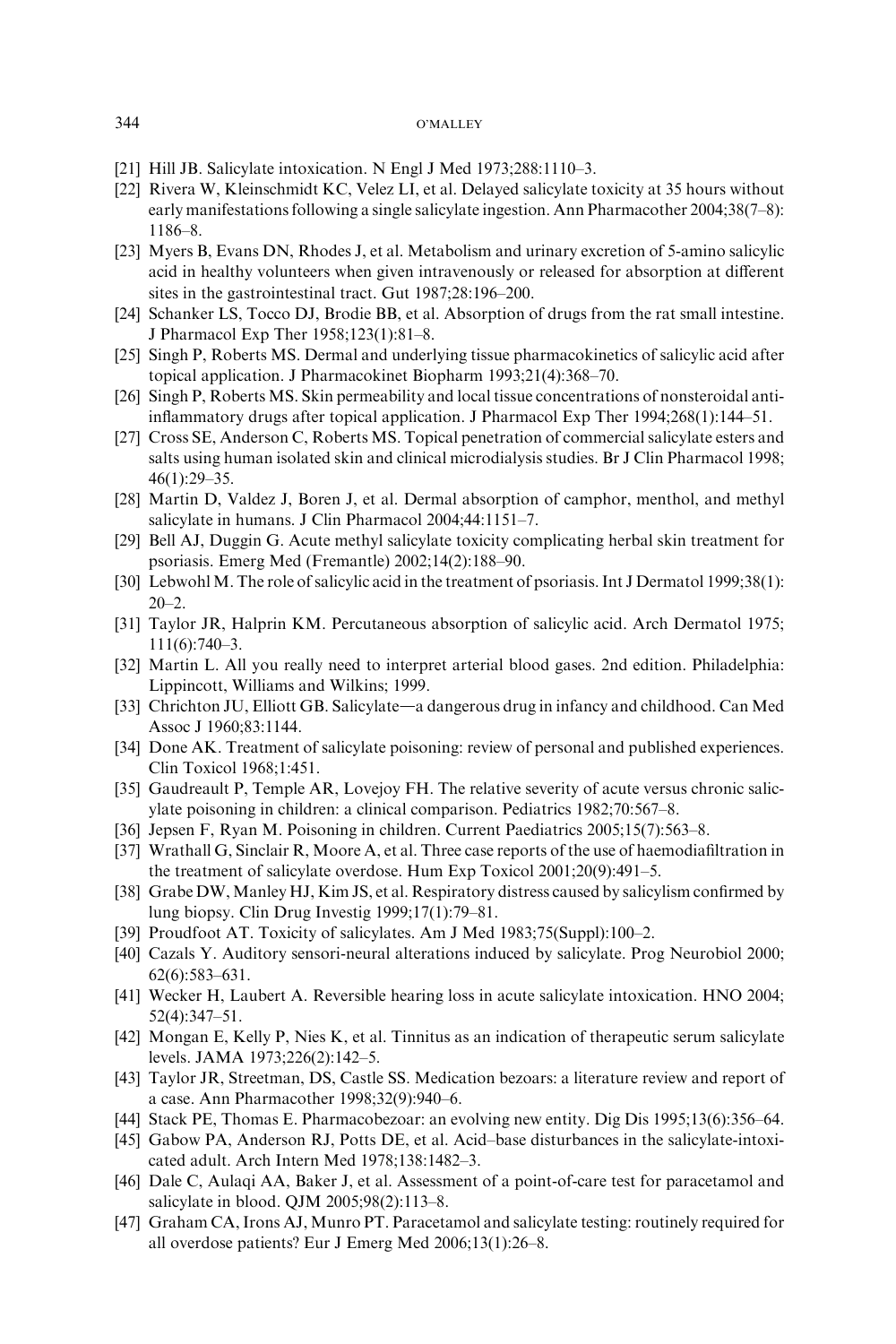- <span id="page-12-0"></span>[48] Wood DM, Dargan PI, Jones AL. Measuring plasma salicylate concentrations in all patients with drug overdose or altered consciousness: is it necessary? Emerg Med J 2005;22(6):401–3.
- [49] Dugandzic RM, Tierney MG, Dickinson GE, et al. Evaluation of the validity of the Done nomogram in the management of acute salicylate intoxication. Ann Emerg Med 1989;18: 1186–90.
- [50] Chalasani N, Roman J, Jurado RL. Systemic inflammatory response syndrome caused by chronic salicylate intoxication. South Med J 1996;89(5):479–82.
- [51] Paul BN. Salicylate poisoning in the elderly: diagnostic pitfalls. J Am Geriatr Soc 1972;20: 388–9.
- [52] Bailey RB, Jones SR. Chronic salicylate intoxication: a common cause of morbidity in the elderly. J Am Geriatr Soc 1989;37:556.
- [53] Steele TE, Morton WA. Salicylate-induced delirium. Psychosomatics 1986;27:455–6.
- [54] Dargan PI, Wallace CI, Jones AL. An evidence-based flowchart to guide the management of acute salicylate (aspirin) overdose. Emerg Med J 2002;19:206–9.
- [55] McGuigan MA. A two-year review of salicylate deaths in Ontario. Arch Intern Med 1987; 147:510–2.
- [56] Thisted B, Krantz T, Stroom J. Acute salicylate self-poisoning in 177 consecutive patients treated in ICU. Acta Anaesthesiol Scand 1987;31(4):312–6.
- [57] Pena-Alonso YR, Montoya-Cabrera MA, Bustos-Cordoba E. Aspirin intoxication in a child associated with myocardial necrosis: Is this a drug-related lesion? Pediatr Dev Pathol 2003;3: 342–7.
- [58] Done AK. Salicylate intoxication: significance of measurements of salicylate in blood in cases of acute ingestion. Pediatrics 1960;26:805–6.
- [59] Done AK. Aspirin overdosage: incidence, diagnosis, and management. Pediatrics 1978; 62(Suppl):890–7.
- [60] Kulig K. Salicylate intoxication: is the Done nomogram reliable? [Comment in AACT] Clinical Toxicology UPDATE 1990;3(2):2–3.
- [61] Chabali R. Diagnostic use of anion and osmolal gaps in pediatric emergency medicine. Pediatr Emerg Care 1997;13(3):204–10.
- [62] Litovitz T, Manoguerra A. Comparison of pediatric poisoning hazards: an analysis of 3.8 million exposure incidents. A report from the American Association of Poison Control Centers. Pediatrics 1992;89(6 Pt 1):999–1006.
- [63] Mitchell AA, Lovejoy FH Jr, Slone D, et al. Acetaminophen and aspirin. Prescription, use, and accidental ingestion among children. Am J Dis Child 1982;136(11):976–9.
- [64] Erzurumlu K, Malagirt Z, Bektas A, et al. Gastrointestinal bezoars: a retrospective analysis of 34 cases. World J Gastroenterol 2005;11(12):1813–7.
- [65] Proudfoot AT, Krenzelok EP, Vale JA. Position paper on urine alkalinization. J Toxicol Clin Toxicol 2004;42(1):1–26.
- [66] Greenberg MI, Hendrickson RG, Hofman M. Deleterious effects of endotracheal intubation in salicylate poisoning. Ann Emerg Med 2003;41(4):583–4.
- [67] Kirshenbaum LA, Mathews SC, Sitar DS, et al. Does multiple-dose charcoal therapy enhance salicylate excretion? Arch Intern Med 1990;150(6):1281–3.
- [68] Park GD, Spector R, Goldberg MJ, et al. Expanded role of charcoal therapy in the poisoned and overdosed patient. Arch Intern Med 1986;146(5):969–73.
- [69] Vale JA, Krenzolak E, Barceloux GD. Position statement and practice guidelines on the use of multidose activated charcoal in the treatment of acute poisoning. American Academy of Clinical Toxicology; European Association of Poisons Centres and Clinical Toxicologists. J Toxicol Clin Toxicol 1999;37(6):731–51.
- [70] Lheureux P, Tenenbein M. Position paper: whole bowel irrigation. J Toxicol Clin Toxicol 2004;42(6):843–54.
- [71] Tenenbein M. Position statement: whole bowel irrigation. American Academy of Clinical Toxicology; European Association of Poisons Centres and Clinical Toxicologists. J Toxicol Clin Toxicol 1997;35(7):753–62.